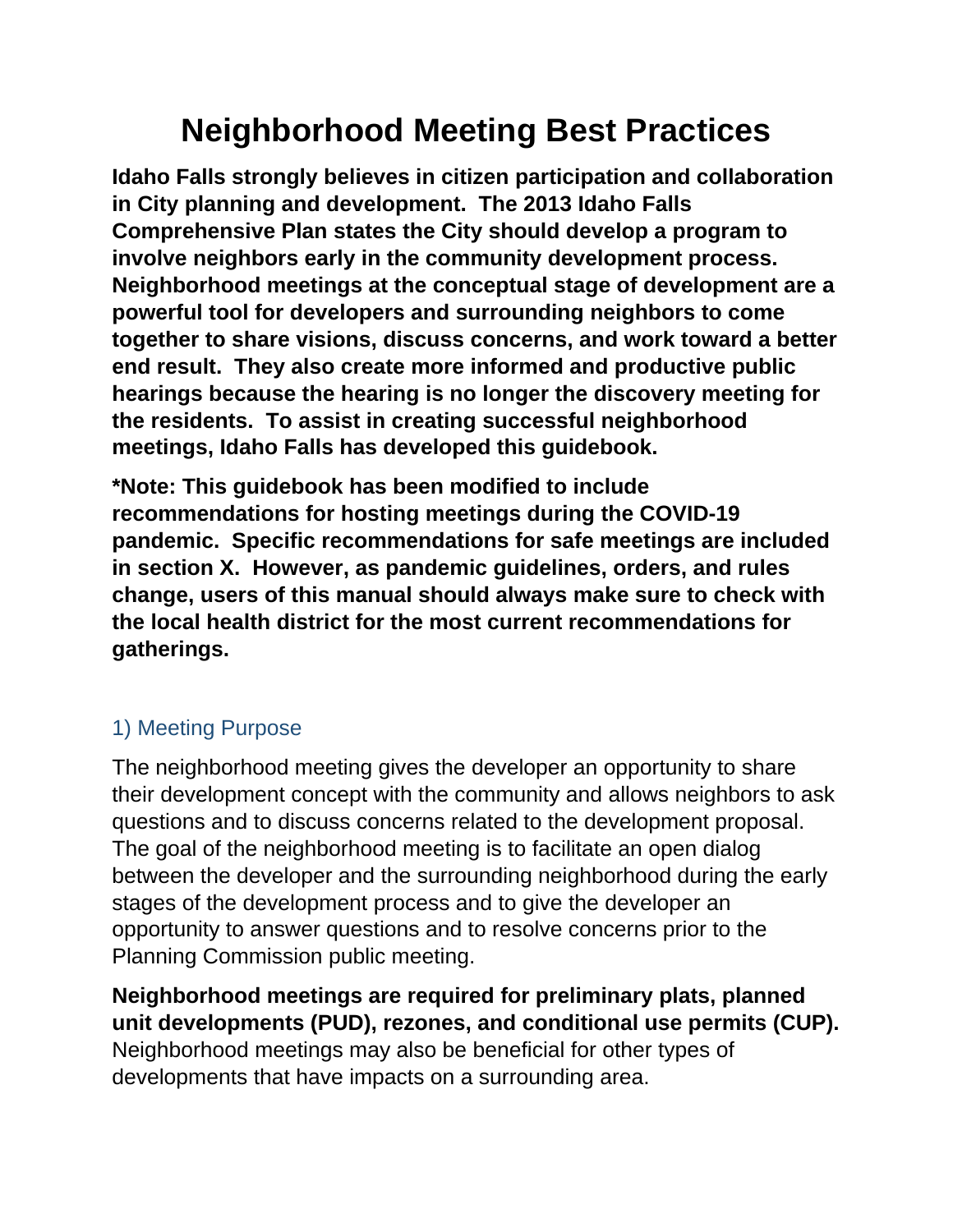Developers are given the opportunity to explain how the proposed development:

- Is consistent with the Comprehensive Plan
- Complies with City code
- Will handle typical concerns such as traffic flow
- Will be compatible with surrounding neighborhood

## 2) Scheduling and Advertising the Neighborhood Meeting

- o The developer should meet with City staff to discuss neighborhood meeting plans, set up, and logistics.
- o Set a date, time, and location. For virtual meetings, please see recommendations in section 6.
- o Invite the neighborhood
	- Two weeks prior to the meeting an invitation should be sent to residents and property owners in the neighborhood along with information regarding the developer's proposal.
	- The meeting notice should be mailed or delivered to all owners or occupants within three hundred feet (300') of the development project boundary line. Notice should also be given to City staff. City staff can provide mailing names and addresses for properties within area to be given notice.
	- The meeting should generally be held sometime during a normal work week, Monday through Thursday (excluding Holidays) between 6:00 p.m. and 8:00 p.m.
	- The developer may also publish the notice in media outlets if they wish.

# 3) Prepare for the Meeting

The developer is the host of the meeting. As the host, the meeting is setup and facilitated by the developer. The meeting should allow for brief presentations about the project proposed by the developer, who should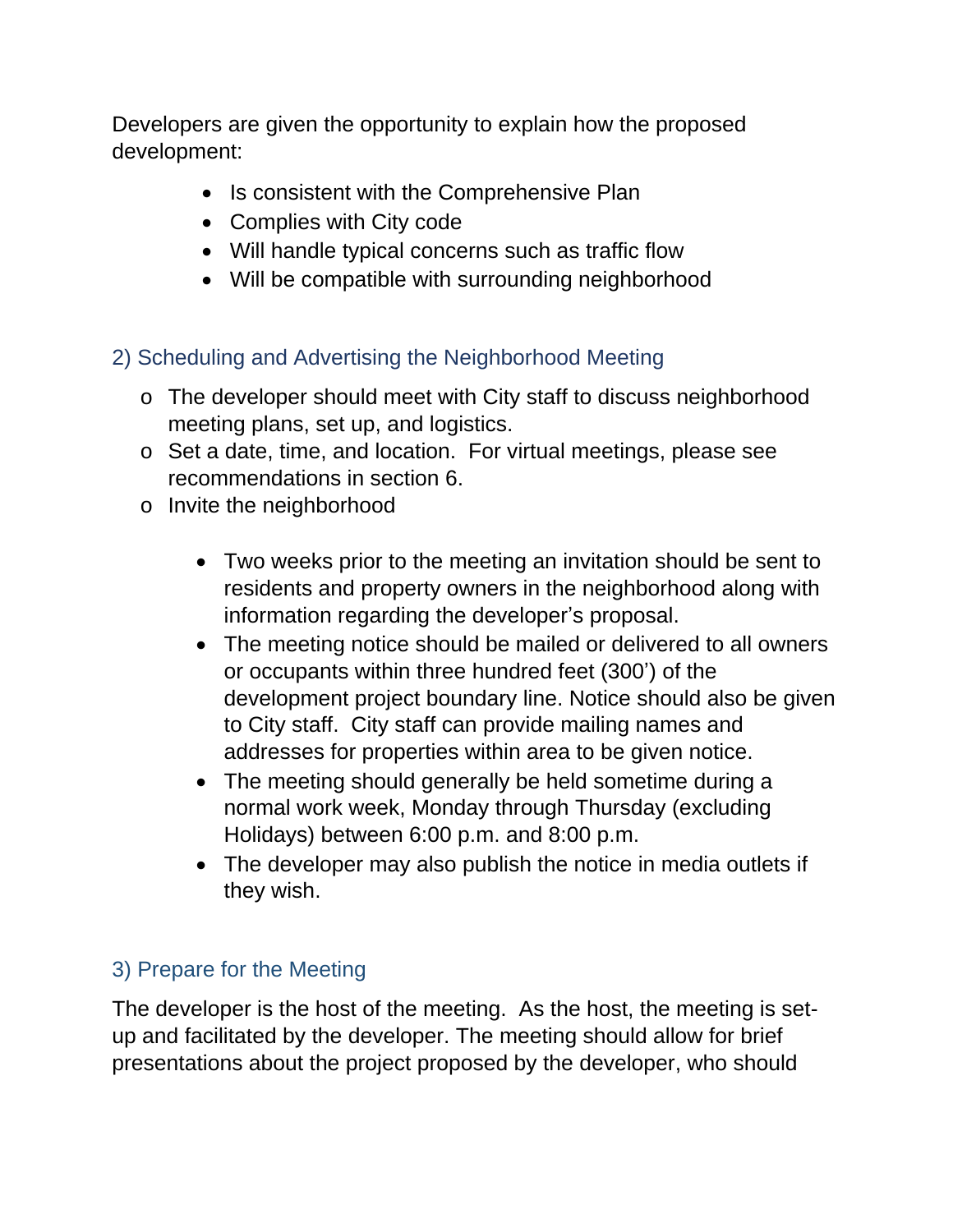initially describe the development and answer questions. The following are also recommended to the developer:

- o Create a "quick facts" sheet regarding the project.
- o Prepare a 10-15-minute presentation which includes site plans or concept drawings. Remember, this is the best opportunity for the developer to convey his/her excitement and vision about the project to the surrounding neighbors.
- o Have business cards to hand out
- o Prepare and display sign-up sheet for attendees.
- o Prepare sheets for attendees to provide written comments.

# 4) Meeting Day

Developer should arrive no less than fifteen (15) minutes before the scheduled start time. If the developer needs to set up equipment, they should plan their time accordingly. If you are using audio/visual equipment, be sure to set up and practice ahead of time so there won't be any delays at the meeting. This is especially true for virtual meetings.

Neighborhood meetings are facilitated by the developer and structured in a "question and answer" format in order to capture dialogue and to record public input.

- o Call to Order
	- The developer will call the meeting to order, make introductions, and thank everyone for coming.
	- Introduce some basic civility requirements and ask that comments be directed and focused around the project, not individuals in the room.
	- The developer will review the meeting agenda, purpose of meeting, development review, and provide any general neighborhood meeting "ground rules".
	- The developer will send around the sign-up sheet. Sign-up sheets are extremely valuable to document who attended and to help keep interested parties informed throughout the development process.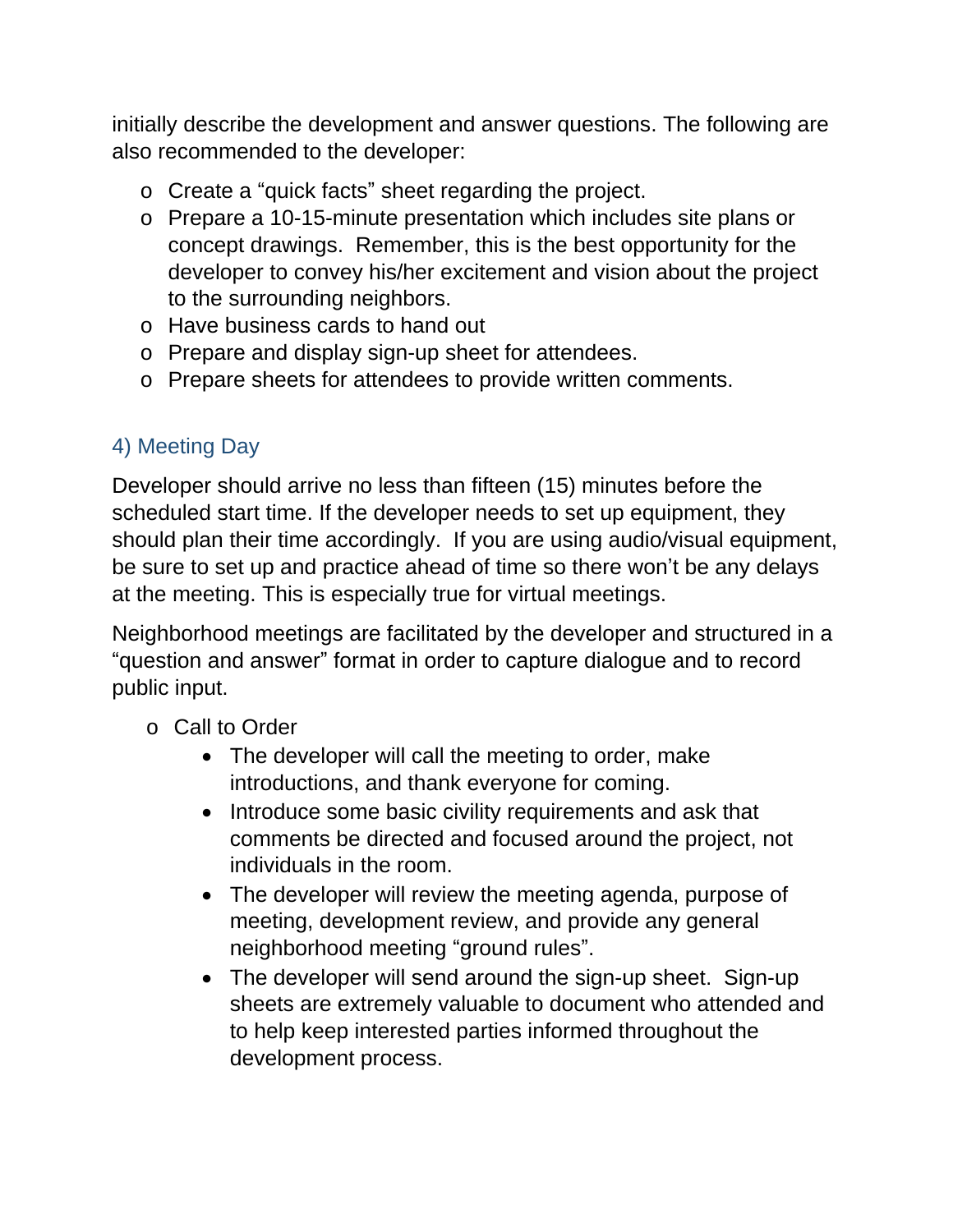- o Presentation of the development. Illustrations of the development concept are extremely helpful and valuable to the attendees.
- o Question and answer period. Generally, it is best to limit the question and answer time. Approximately 30 minutes is recommended.
- o The developer will take meeting notes and send the meeting notes to City staff and anyone who signs in at the meeting.
- o Wrap up
	- The developer will end the question and answer period, thank attendees for their comments and remind them to put any additional ideas on the written comment sheets, explain the next steps in the development process, and adjourn the meeting.

# 5) After the Meeting

The developer should document information and issues gathered from the meeting by preparing a summary report to include the time, date and location of the neighborhood meeting, names and addresses or property owners to whom the notice was sent, as well as names and addresses of all attendees. The meeting summary report should also include a summary of comments, suggestions and discussion, the applicants responses, materials utilized or submitted, and a verbatim transcript of the Neighborhood Meeting.

Developers should consider the information exchanged at the neighborhood meeting and modify the development application, if in the developer's opinion it will improve the project.

Once the summary report is submitted to City staff by the developer, the developer may then turn in the formal application to the City of Idaho Falls.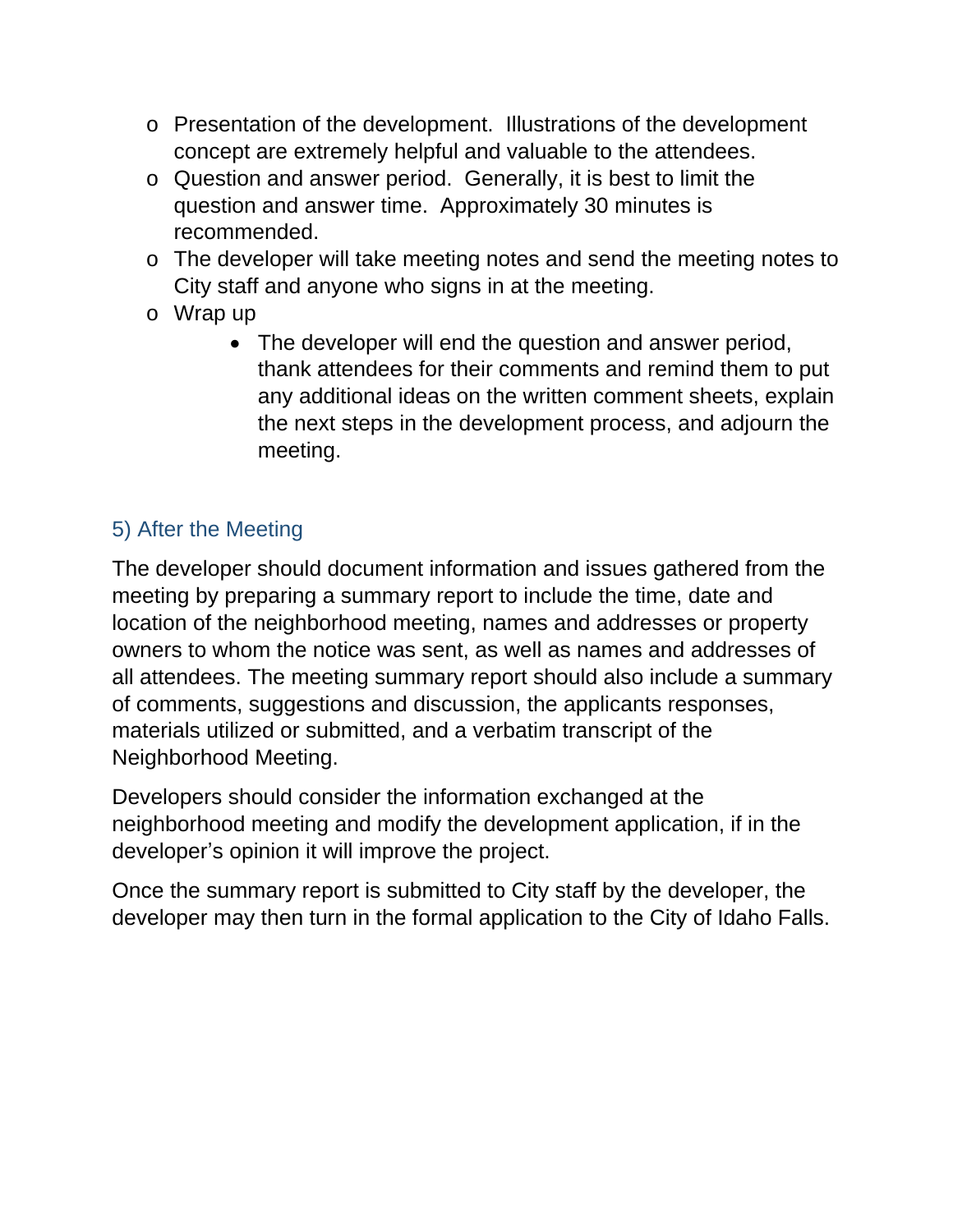#### 6) Virtual Meeting Recommendations

Virtual meetings may be a preferable or required option when significant events such as the COVID-19 pandemic prevent large groups of people from gathering together. They are also a useful tool even outside of such events and provide additional opportunity for those who may not be able to attend the meeting physically. However, because technological difficulties and unfamiliarity may exclude some residents from virtual meetings, inperson options are generally preferable when possible. Below are recommendations specifically for virtual meetings:

- When creating the meeting, consider that most connection links are long and difficult to type and that you may not have email addresses of potential invitees. If you are sending letters with log-in information consider one or both of the following:
	- Rather than including the link to the meeting, you can provide your email address and let people know they can contact you for the link.
	- You can also use a tinyurl service to reduce the link to a smaller, more typeable link that you can insert into your letter.
	- A YouTube video with an open comments section or short survey may also be valuable.
- Consider recording the meeting and sending the link to the recording to residents who may not have been able to attend.
- If you are unfamiliar with virtual meetings, practice ahead of time. Know what tools are available to you and how to use them. In particular, know how to share your screen with others.
- Consider having someone on your team help you run the meeting, including managing technical and audio issues and manage the chat features.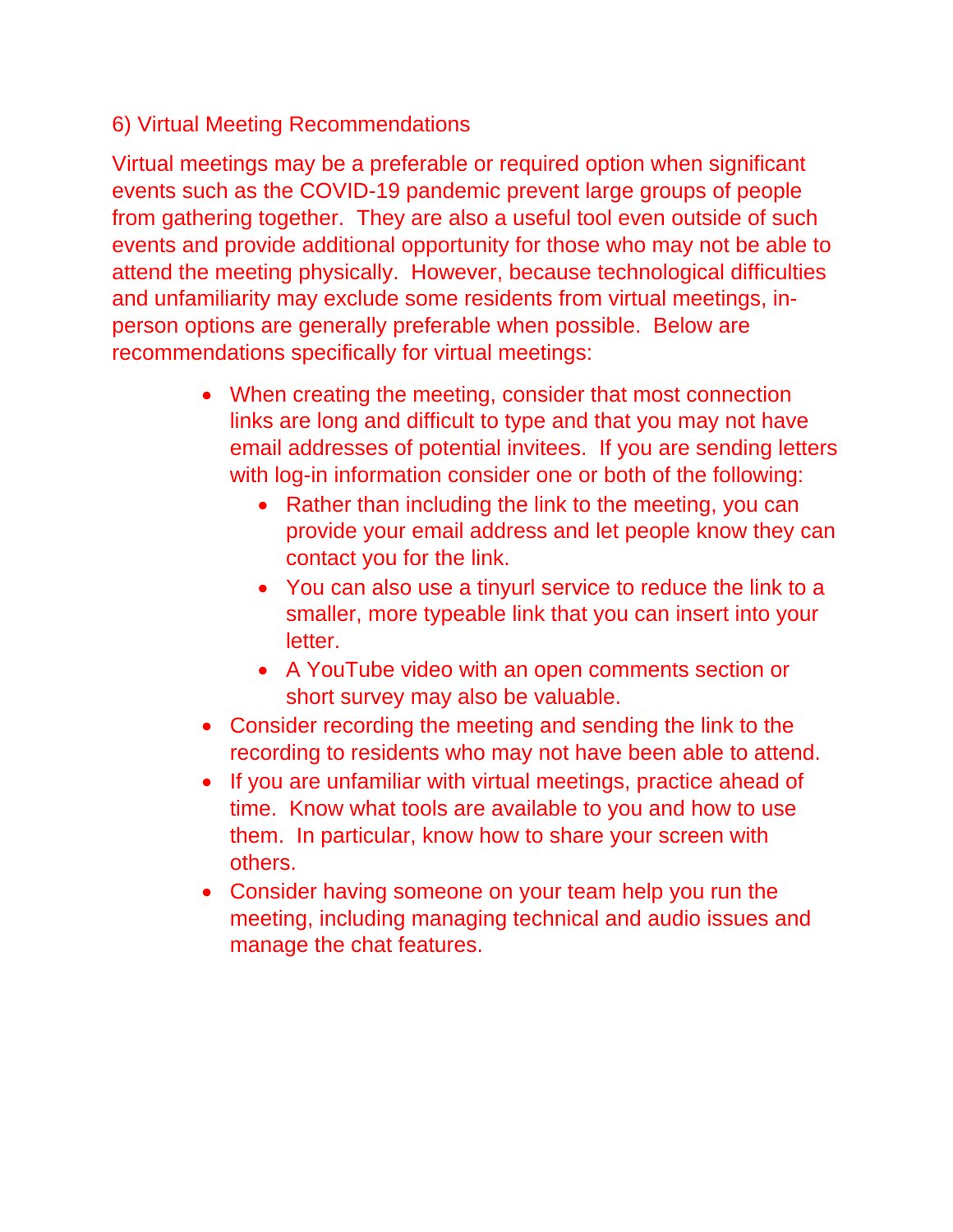#### Frequently Asked Questions

#### **When can a neighborhood meeting be scheduled?**

Any time after the review of the project concept with City staff.

#### **Who sends out the notification letters?**

The developer.

#### **How long is a neighborhood meeting?**

Typically, neighborhood meetings are one to one-and-a-half (1-1.5) hours.

#### **Are there refreshments at the meeting?**

The developer may provide refreshments. Refreshments are not required but are encouraged.

#### **What happens after the neighborhood meeting?**

Although the developer is not required to make any or all of the changes suggested at the neighborhood meeting, the developer should be ready to address what was expressed at the neighborhood meeting when the project application is formally submitted. If changes were made as a result of the meeting, those should be pointed out to City staff. If changes were not made, the developer should be prepared to explain why not.

#### **Where will the meeting be held?**

It is recommended that the neighborhood meeting to be held at a neutral location near where the project is to take place.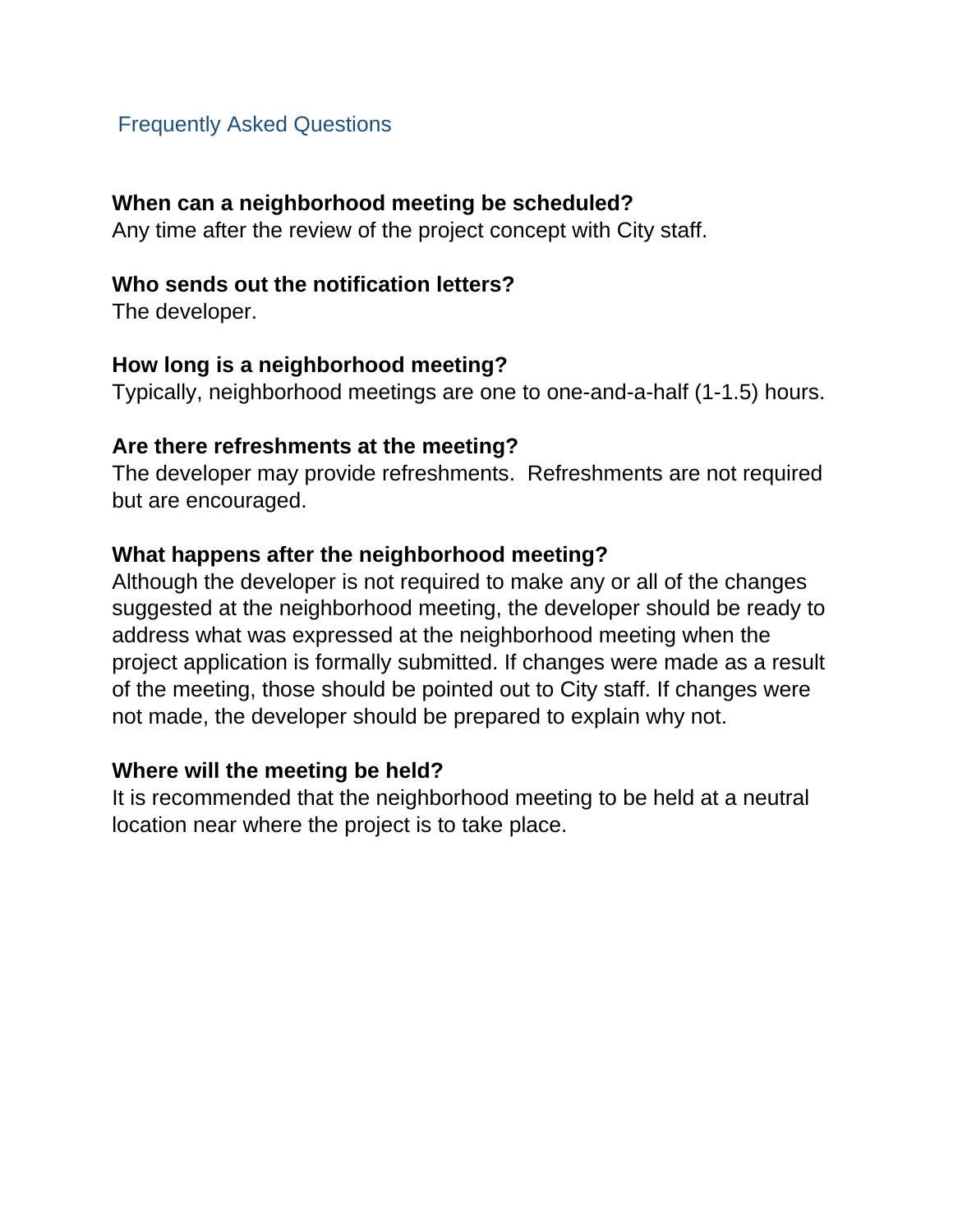# Sample Notice and Sign-up Sheet

# Neighborhood Meeting [Date]

Dear Property Owner or Resident:

This letter is being sent to you to let you know about a development proposal, [Project Name], in your area and to invite you to an informational meeting where the developer will present (his/her) development concept. You can learn more about the proposed project and can ask questions about it.

[Project Name] is a project for [use and/or purpose] at [property address]. The property is zoned [zoning district] and is [# of acres] acres in size. The property presently contains [description of current property].

The proposed project is [description of project]. We welcome and encourage your participation. Your input is an important part of the City's development review process. Please join us for a neighborhood meeting to discuss the proposal on [date and time]. The meeting will be held at [meeting location]. The meeting is an opportunity for you to provide input on the project and to have your questions answered directly by the applicant.

If you are unable to attend the meeting, but would like to provide input or ask questions, please contact [contact name] at [phone number] or [email address]. We look forward to seeing you at the meeting.

Sincerely,

[Name and title]